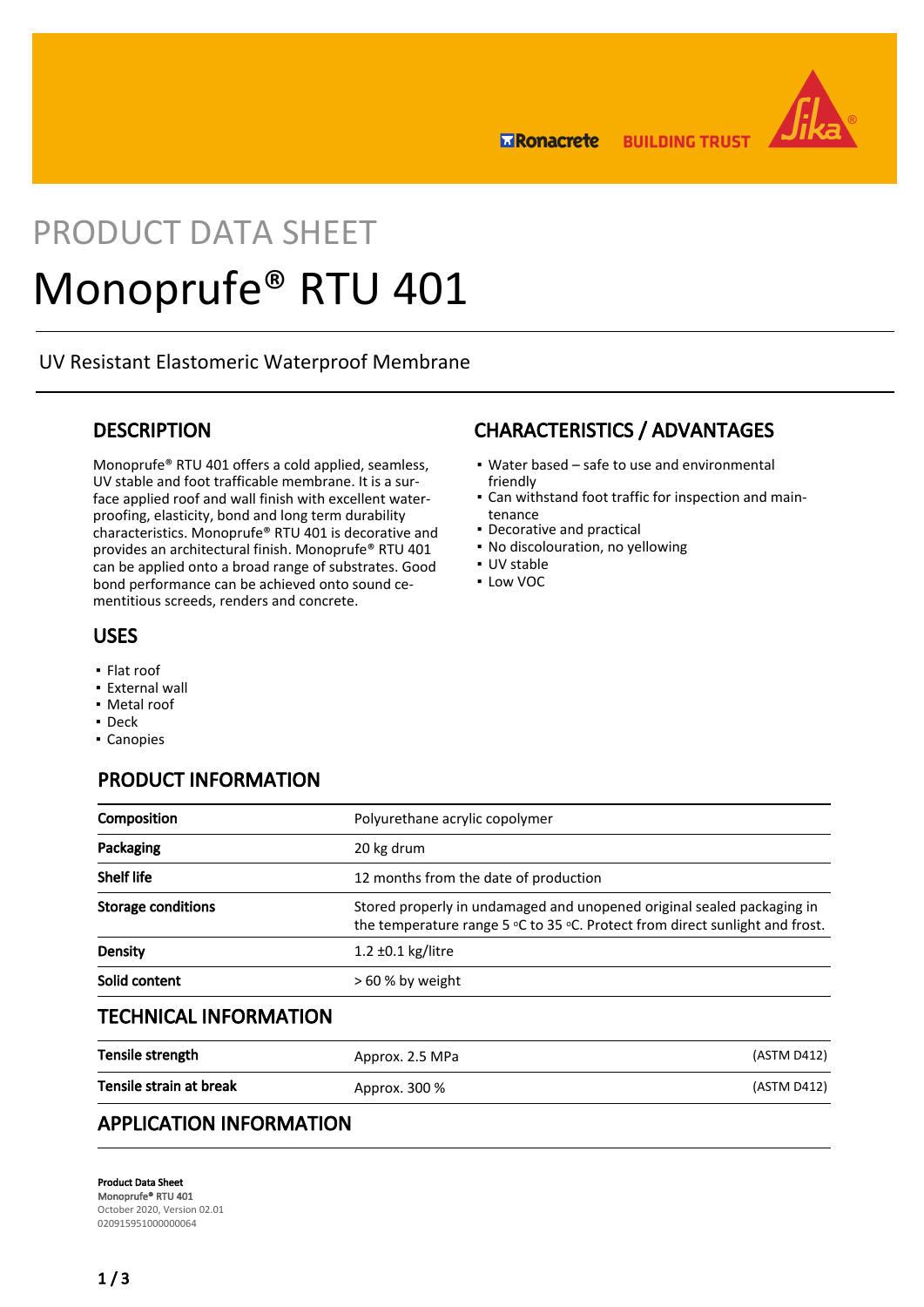# BASIS OF PRODUCT DATA

All technical data stated in this Product Data Sheet are based on laboratory tests. Actual measured data may vary due to circumstances beyond our control.

## ECOLOGY, HEALTH AND SAFETY

For information and advice on the safe handling, storage and disposal of chemical products, users shall refer to the most recent Material Safety Data Sheet (MSDS) containing physical, ecological, toxicological and other safety-related data.

## VOC DATA

21 g/litre when tested in accordance with USEPA Method 24.

## APPLICATION INSTRUCTIONS

## SUBSTRATE PREPARATION

Monoprufe® RTU 401 must be applied onto sound concrete, screed or similarly supportive ceramic substrate. The substrate should be dry, clean, free of oil, grease and other removable contaminents. Open textured surfaces like mortar or concrete should be primed with Sikalastic®-500 Acrylic Primer HK to ensure a good bond. Brush apply the primer at application of 0.3 kg/m2 approximately. New concrete should be left for 28 days before applying Monoprufe® RTU 401. Substrate should be completely dry. In case of raining, let the concrete substrate dry for 3 days before applications.

For best results Monoprufe® RTU 401 should be applied in 2–3 coats at 1 kg/m2/coat (for roofing application) and 0.75 kg/m2/coat (for wall application). A fibre reinforced detailing coat should be used over open joints, corners and interfaces and where differential movement may induce additional stress in the membrane.

## MIXING

Monoprufe® RTU 401 is supplied pre-blended and ready to use however after storage you may find some slight separation of components inside the bucket. This is normal and the product can be restored by a simple remixing using a slow speed mixer or light hand mixing with a spatula.

## APPLICATION

## Detailing Coat

For areas where excessive movement may be expected Monoprufe® RTU 401 should be reinforced with glass fabric to those areas.

In this case cut the fabric to the size and shape necessary in advance and apply onto the first coat as soon as it has been applied. i.e. while the first coat is still wet. A simple patting motion with the brush should be enough to bring the resin through the fabric. Allow

Product Data Sheet Monoprufe® RTU 401 October 2020, Version 02.01 020915951000000064

this first coat to dry for at least 4 hours or until it can receive foot traffic without sustaining damage. The glass fabric can be cut for application across simple joints with an overlap of at least 50 mm each side or left at 250 mm wide for an overlap to 125 mm each side for the more complex areas and corners.



**MRonacrete** 

**BUILDING TRUST**